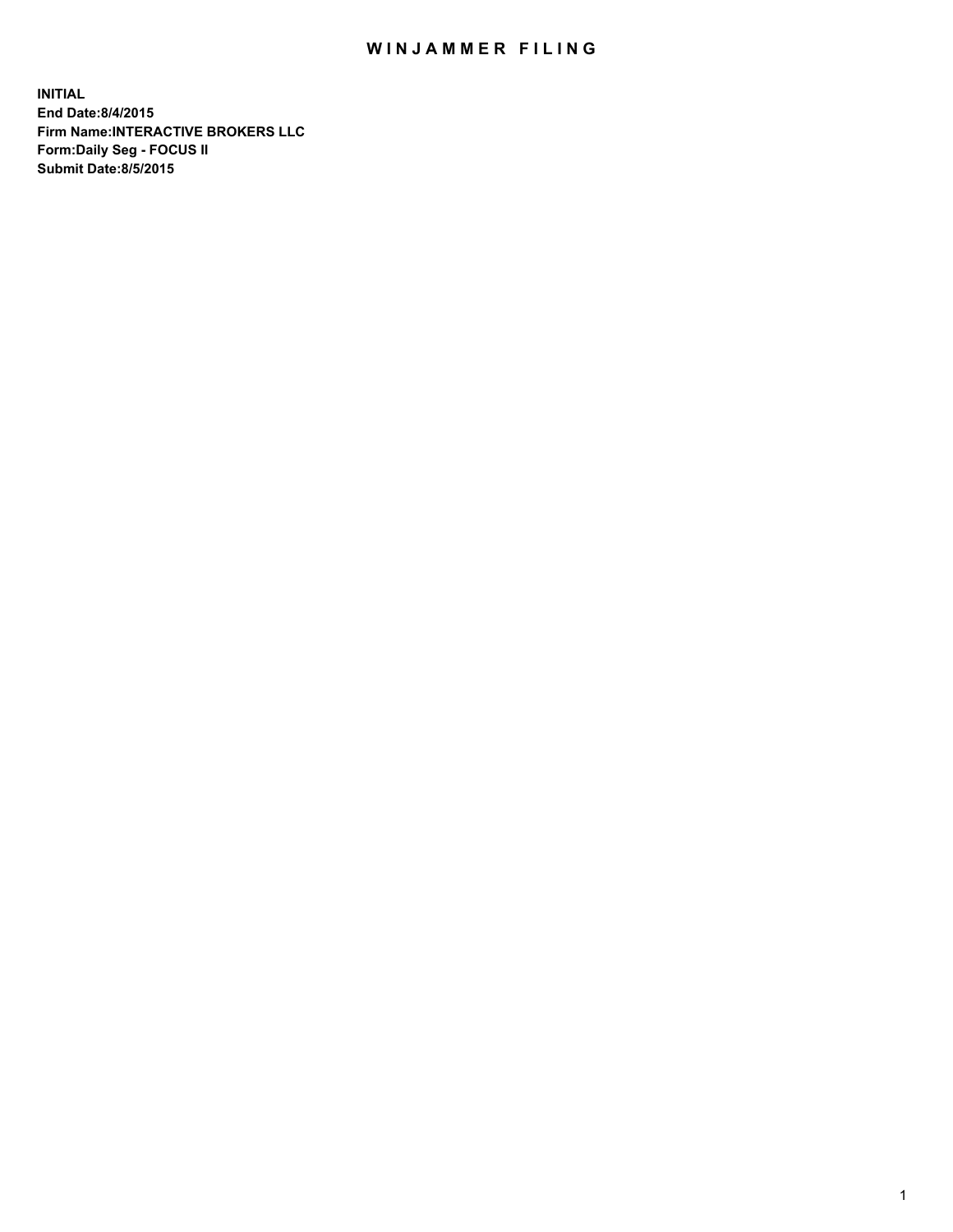## **INITIAL End Date:8/4/2015 Firm Name:INTERACTIVE BROKERS LLC Form:Daily Seg - FOCUS II Submit Date:8/5/2015 Daily Segregation - Cover Page**

| Name of Company<br><b>Contact Name</b><br><b>Contact Phone Number</b><br><b>Contact Email Address</b>                                                                                                                                                                                                                          | <b>INTERACTIVE BROKERS LLC</b><br><b>Michael Ellman</b><br>203-422-8926<br>mellman@interactivebrokers.co<br>$\mathbf{m}$ |
|--------------------------------------------------------------------------------------------------------------------------------------------------------------------------------------------------------------------------------------------------------------------------------------------------------------------------------|--------------------------------------------------------------------------------------------------------------------------|
| FCM's Customer Segregated Funds Residual Interest Target (choose one):<br>a. Minimum dollar amount: ; or<br>b. Minimum percentage of customer segregated funds required:% ; or<br>c. Dollar amount range between: and; or<br>d. Percentage range of customer segregated funds required between:% and%.                         | $\overline{\mathbf{0}}$<br>0<br>155,000,000 245,000,000<br>0 <sub>0</sub>                                                |
| FCM's Customer Secured Amount Funds Residual Interest Target (choose one):<br>a. Minimum dollar amount: ; or<br>b. Minimum percentage of customer secured funds required:%; or<br>c. Dollar amount range between: and; or<br>d. Percentage range of customer secured funds required between: % and %.                          | $\underline{\mathbf{0}}$<br>0<br>80,000,000 120,000,000<br>0 <sub>0</sub>                                                |
| FCM's Cleared Swaps Customer Collateral Residual Interest Target (choose one):<br>a. Minimum dollar amount: ; or<br>b. Minimum percentage of cleared swaps customer collateral required:% ; or<br>c. Dollar amount range between: and; or<br>d. Percentage range of cleared swaps customer collateral required between:% and%. | $\overline{\mathbf{0}}$<br>$\overline{\mathbf{0}}$<br>0 <sub>0</sub><br>0 <sup>0</sup>                                   |

Attach supporting documents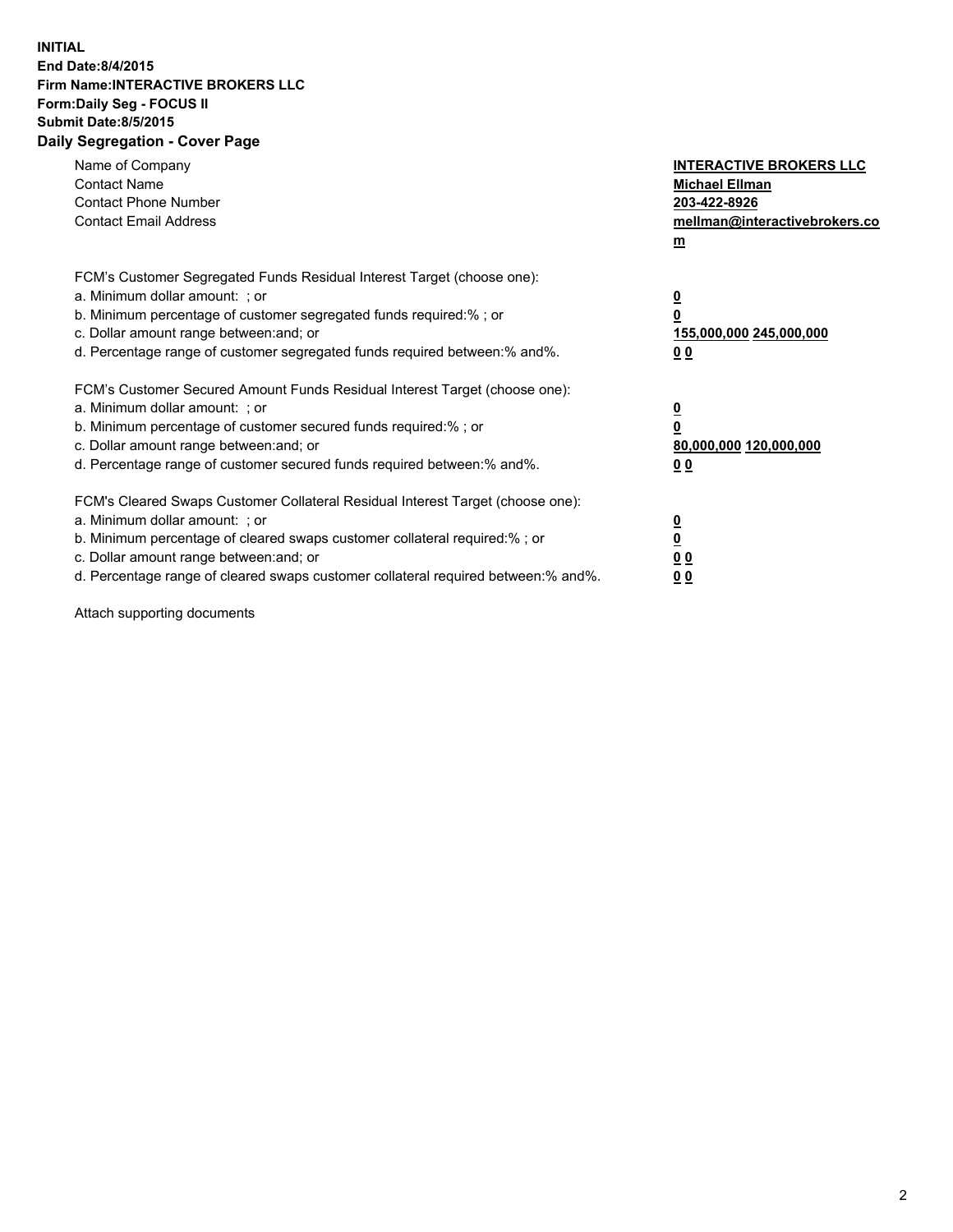## **INITIAL End Date:8/4/2015 Firm Name:INTERACTIVE BROKERS LLC Form:Daily Seg - FOCUS II Submit Date:8/5/2015 Daily Segregation - Secured Amounts**

|     | Foreign Futures and Foreign Options Secured Amounts                                         |                                   |
|-----|---------------------------------------------------------------------------------------------|-----------------------------------|
|     | Amount required to be set aside pursuant to law, rule or regulation of a foreign            | $0$ [7305]                        |
|     | government or a rule of a self-regulatory organization authorized thereunder                |                                   |
| 1.  | Net ledger balance - Foreign Futures and Foreign Option Trading - All Customers             |                                   |
|     | A. Cash                                                                                     | 376,827,788 [7315]                |
|     | B. Securities (at market)                                                                   | $0$ [7317]                        |
| 2.  | Net unrealized profit (loss) in open futures contracts traded on a foreign board of trade   | <b>4,366</b> [7325]               |
| 3.  | Exchange traded options                                                                     |                                   |
|     | a. Market value of open option contracts purchased on a foreign board of trade              | 31,284 [7335]                     |
|     | b. Market value of open contracts granted (sold) on a foreign board of trade                | -48,329 [7337]                    |
| 4.  | Net equity (deficit) (add lines 1.2. and 3.)                                                | 376,806,377 [7345]                |
| 5.  | Account liquidating to a deficit and account with a debit balances - gross amount           | 137,978 [7351]                    |
|     | Less: amount offset by customer owned securities                                            | 0 [7352] 137,978 [7354]           |
| 6.  | Amount required to be set aside as the secured amount - Net Liquidating Equity              | 376,944,355 [7355]                |
|     | Method (add lines 4 and 5)                                                                  |                                   |
| 7.  | Greater of amount required to be set aside pursuant to foreign jurisdiction (above) or line | 376,944,355 [7360]                |
|     | 6.                                                                                          |                                   |
|     | FUNDS DEPOSITED IN SEPARATE REGULATION 30.7 ACCOUNTS                                        |                                   |
| 1.  | Cash in banks                                                                               |                                   |
|     | A. Banks located in the United States                                                       | 68 [7500]                         |
|     | B. Other banks qualified under Regulation 30.7                                              | 0 [7520] 68 [7530]                |
| 2.  | Securities                                                                                  |                                   |
|     | A. In safekeeping with banks located in the United States                                   | 396,896,803 [7540]                |
|     | B. In safekeeping with other banks qualified under Regulation 30.7                          | 0 [7560] 396,896,803 [7570]       |
| 3.  | Equities with registered futures commission merchants                                       |                                   |
|     | A. Cash                                                                                     | $0$ [7580]                        |
|     | <b>B.</b> Securities                                                                        | $0$ [7590]                        |
|     | C. Unrealized gain (loss) on open futures contracts                                         | $0$ [7600]                        |
|     | D. Value of long option contracts                                                           | $0$ [7610]                        |
|     | E. Value of short option contracts                                                          | 0 [7615] 0 [7620]                 |
| 4.  | Amounts held by clearing organizations of foreign boards of trade                           |                                   |
|     | A. Cash                                                                                     | $0$ [7640]                        |
|     | <b>B.</b> Securities                                                                        | $0$ [7650]                        |
|     | C. Amount due to (from) clearing organization - daily variation                             | $0$ [7660]                        |
|     | D. Value of long option contracts                                                           | $0$ [7670]                        |
|     | E. Value of short option contracts                                                          | 0 [7675] 0 [7680]                 |
| 5.  | Amounts held by members of foreign boards of trade                                          |                                   |
|     | A. Cash                                                                                     | 111,892,917 [7700]                |
|     | <b>B.</b> Securities                                                                        | $0$ [7710]                        |
|     | C. Unrealized gain (loss) on open futures contracts                                         | $-3,129,571$ [7720]               |
|     | D. Value of long option contracts                                                           | 31,292 [7730]                     |
|     | E. Value of short option contracts                                                          | -48,329 [7735] 108,746,309 [7740] |
| 6.  | Amounts with other depositories designated by a foreign board of trade                      | $0$ [7760]                        |
| 7.  | Segregated funds on hand                                                                    | $0$ [7765]                        |
| 8.  | Total funds in separate section 30.7 accounts                                               | 505,643,180 [7770]                |
| 9.  | Excess (deficiency) Set Aside for Secured Amount (subtract line 7 Secured Statement         | 128,698,825 [7380]                |
|     | Page 1 from Line 8)                                                                         |                                   |
| 10. | Management Target Amount for Excess funds in separate section 30.7 accounts                 | 80,000,000 [7780]                 |
| 11. | Excess (deficiency) funds in separate 30.7 accounts over (under) Management Target          | 48,698,825 [7785]                 |
|     |                                                                                             |                                   |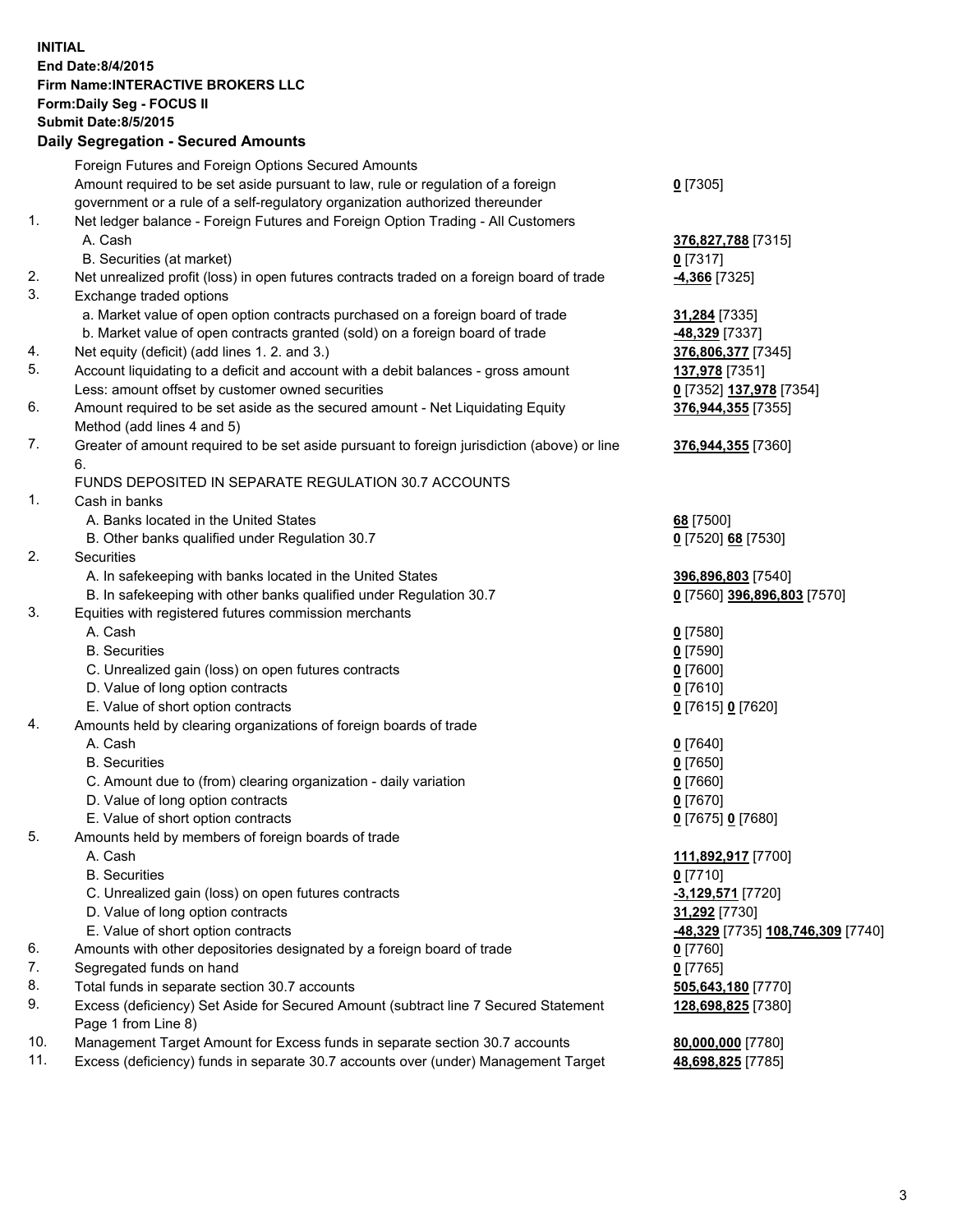**INITIAL End Date:8/4/2015 Firm Name:INTERACTIVE BROKERS LLC Form:Daily Seg - FOCUS II Submit Date:8/5/2015 Daily Segregation - Segregation Statement** SEGREGATION REQUIREMENTS(Section 4d(2) of the CEAct) 1. Net ledger balance A. Cash **2,665,379,820** [7010] B. Securities (at market) **0** [7020] 2. Net unrealized profit (loss) in open futures contracts traded on a contract market **22,663,560** [7030] 3. Exchange traded options A. Add market value of open option contracts purchased on a contract market **88,119,497** [7032] B. Deduct market value of open option contracts granted (sold) on a contract market **-143,866,640** [7033] 4. Net equity (deficit) (add lines 1, 2 and 3) **2,632,296,237** [7040] 5. Accounts liquidating to a deficit and accounts with debit balances - gross amount **69,364** [7045] Less: amount offset by customer securities **0** [7047] **69,364** [7050] 6. Amount required to be segregated (add lines 4 and 5) **2,632,365,601** [7060] FUNDS IN SEGREGATED ACCOUNTS 7. Deposited in segregated funds bank accounts A. Cash **433,722,550** [7070] B. Securities representing investments of customers' funds (at market) **1,383,652,985** [7080] C. Securities held for particular customers or option customers in lieu of cash (at market) **0** [7090] 8. Margins on deposit with derivatives clearing organizations of contract markets A. Cash **15,039,295** [7100] B. Securities representing investments of customers' funds (at market) **1,070,660,382** [7110] C. Securities held for particular customers or option customers in lieu of cash (at market) **0** [7120] 9. Net settlement from (to) derivatives clearing organizations of contract markets **21,319,564** [7130] 10. Exchange traded options A. Value of open long option contracts **88,068,989** [7132] B. Value of open short option contracts **-145,672,307** [7133] 11. Net equities with other FCMs A. Net liquidating equity **801,620** [7140] B. Securities representing investments of customers' funds (at market) **0** [7160] C. Securities held for particular customers or option customers in lieu of cash (at market) **0** [7170] 12. Segregated funds on hand **0** [7150] 13. Total amount in segregation (add lines 7 through 12) **2,867,593,078** [7180] 14. Excess (deficiency) funds in segregation (subtract line 6 from line 13) **235,227,477** [7190] 15. Management Target Amount for Excess funds in segregation **155,000,000** [7194]

16. Excess (deficiency) funds in segregation over (under) Management Target Amount Excess

**80,227,477** [7198]